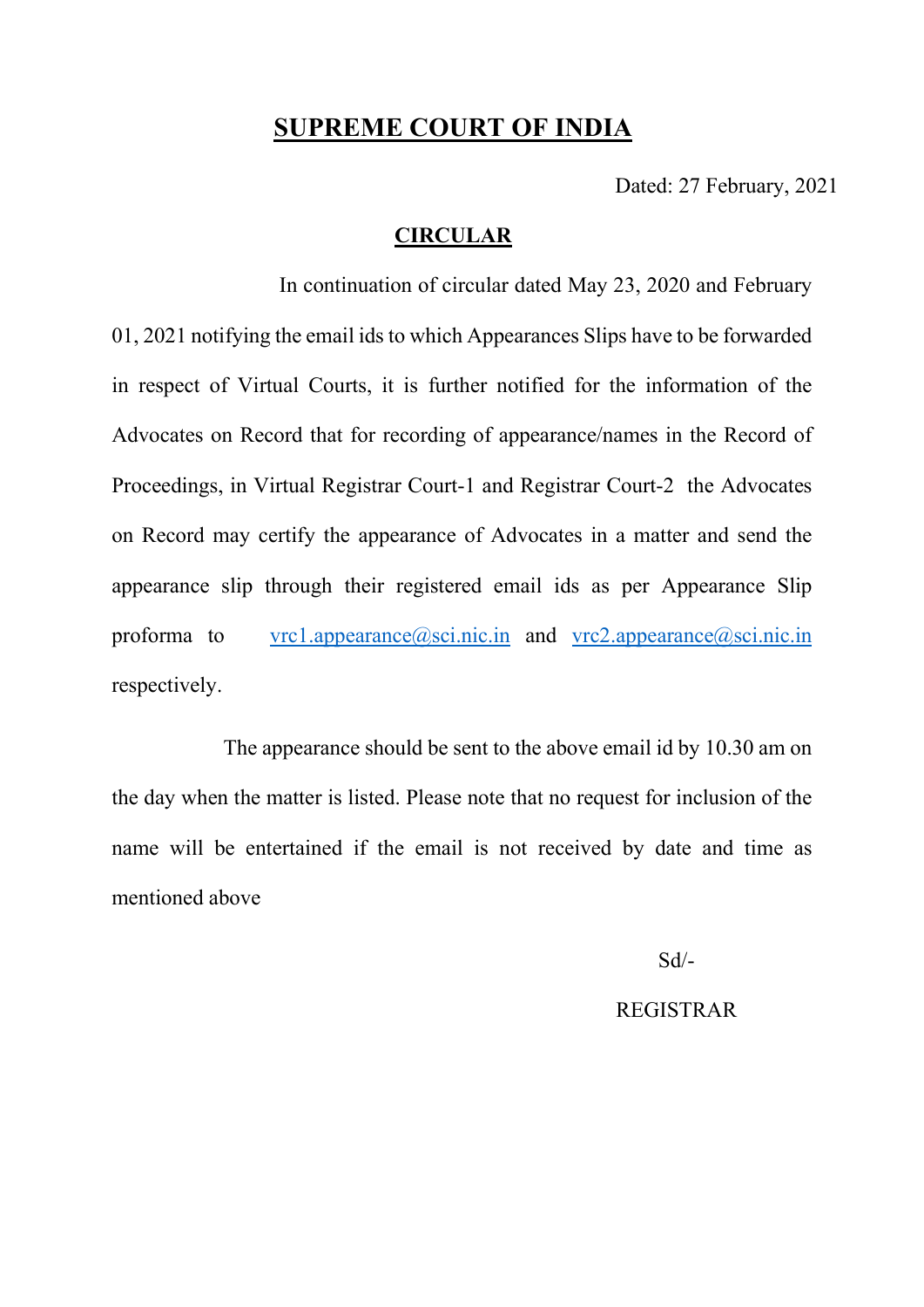#### **SUPREME COURT OF INDIA**

**FEBRUARY 01, 2021** 

#### **CIRCULAR**

**In continuation of Circular dated May 23, 2020 notifying the email ids to which the Appearance Slips have to be forwarded in respect of Virtual Court Nos. 1 to 15, it is further notified that three**  additional Virtual Courts will start functioning w.e.f. 1<sup>st</sup> February, **2021. It is hereby informed that the Appearance Slips in respect of Virtual Court Nos. 16 to 18 may be forwarded on the following email ids created therefor.** 

> **VC16.APPEARANCE@SCI.NIC.IN VC 17 .APPEARANCE@SCI.NIC.IN VC18.APPEARANCE@SCI.NIC.IN**

> > **Sd/- ADDITIONAL REGISTRAR (COURTS)**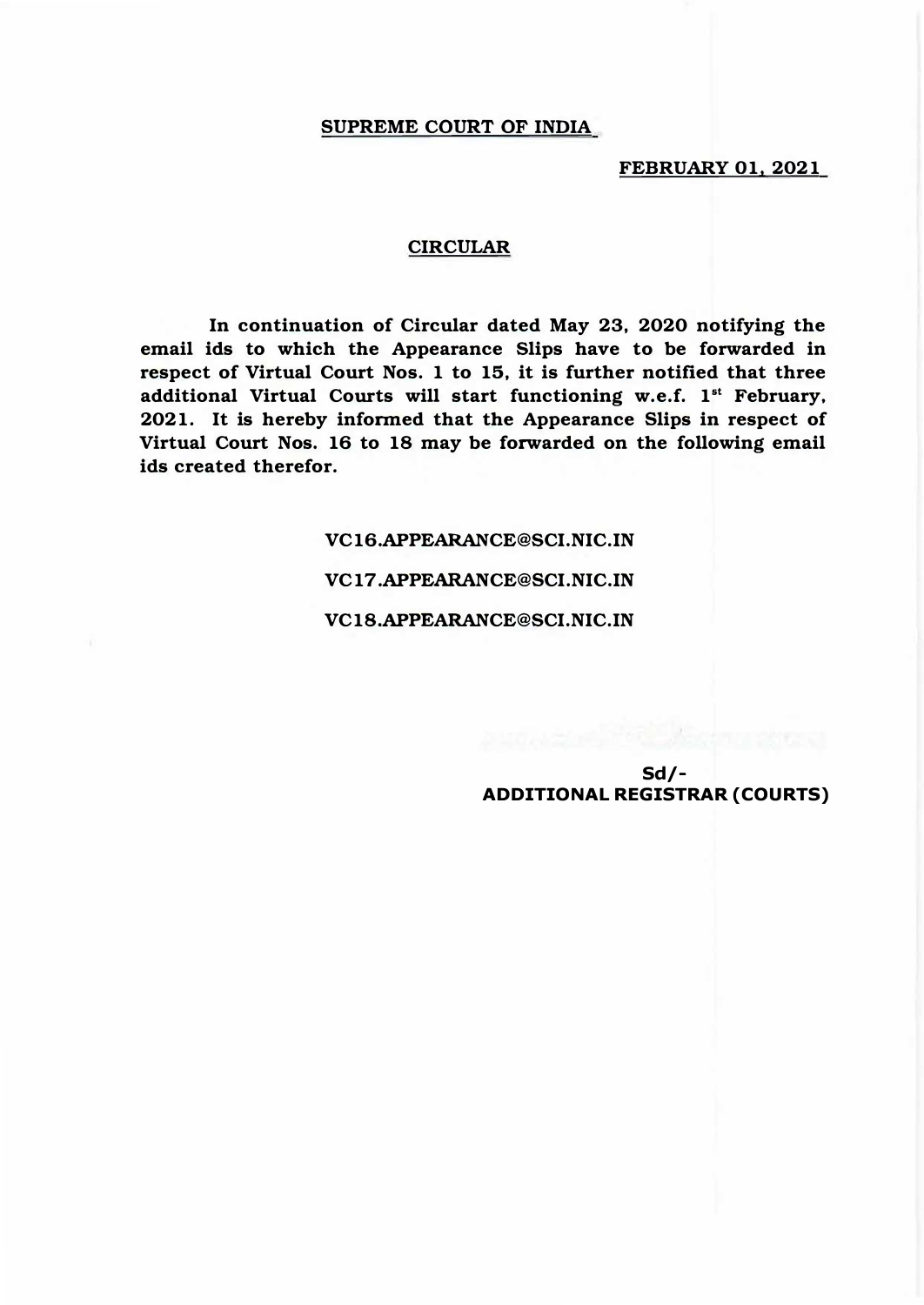### **CIRCULAR**

It is notified for the information of the Advocates on Record that for recording of appearance of the advocates in the Record of Proceedings the Advocates on Record may certify the appearance of Advocates in a matter and send the appearance slip by email through their **registered email ids** only as per enclosed proforma.

The email should be sent to the following respective courts' email ids by 10.30am on the day when the matter is listed. Please note that no request for inclusion of the name will be entertained if the email is not received by date and time as mentioned above:

> [VC1.APPEARANCE@SCI.NIC.IN](mailto:VC1.APPEARANCE@SCI.NIC.IN) [VC2.APPEARANCE@SCI.NIC.IN](mailto:VC2.APPEARANCE@SCI.NIC.IN) [VC3.APPEARANCE@SCI.NIC.IN](mailto:VC3.APPEARANCE@SCI.NIC.IN) [VC4.APPEARANCE@SCI.NIC.IN](mailto:VC4.APPEARANCE@SCI.NIC.IN) [VC5.APPEARANCE@SCI.NIC.IN](mailto:VC5.APPEARANCE@SCI.NIC.IN) [VC6.APPEARANCE@SCI.NIC.IN](mailto:VC6.APPEARANCE@SCI.NIC.IN) [VC7.APPEARANCE@SCI.NIC.IN](mailto:VC7.APPEARANCE@SCI.NIC.IN) [VC8.APPEARANCE@SCI.NIC.IN](mailto:VC8.APPEARANCE@SCI.NIC.IN) [VC9.APPEARANCE@SCI.NIC.IN](mailto:VC9.APPEARANCE@SCI.NIC.IN) [VC10.APPEARANCE@SCI.NIC.IN](mailto:VC10.APPEARANCE@SCI.NIC.IN) [VC11.APPEARANCE@SCI.NIC.IN](mailto:VC11.APPEARANCE@SCI.NIC.IN) [VC12.APPEARANCE@SCI.NIC.IN](mailto:VC12.APPEARANCE@SCI.NIC.IN) [VC13.APPEARANCE@SCI.NIC.IN](mailto:VC13.APPEARANCE@SCI.NIC.IN) [VC14.APPEARANCE@SCI.NIC.IN](mailto:VC14.APPEARANCE@SCI.NIC.IN) [VC15.APPEARANCE@SCI.NIC.IN](mailto:VC15.APPEARANCE@SCI.NIC.IN)

> > Sd/-

ADDITIONAL REGISTRAR(COURTS)